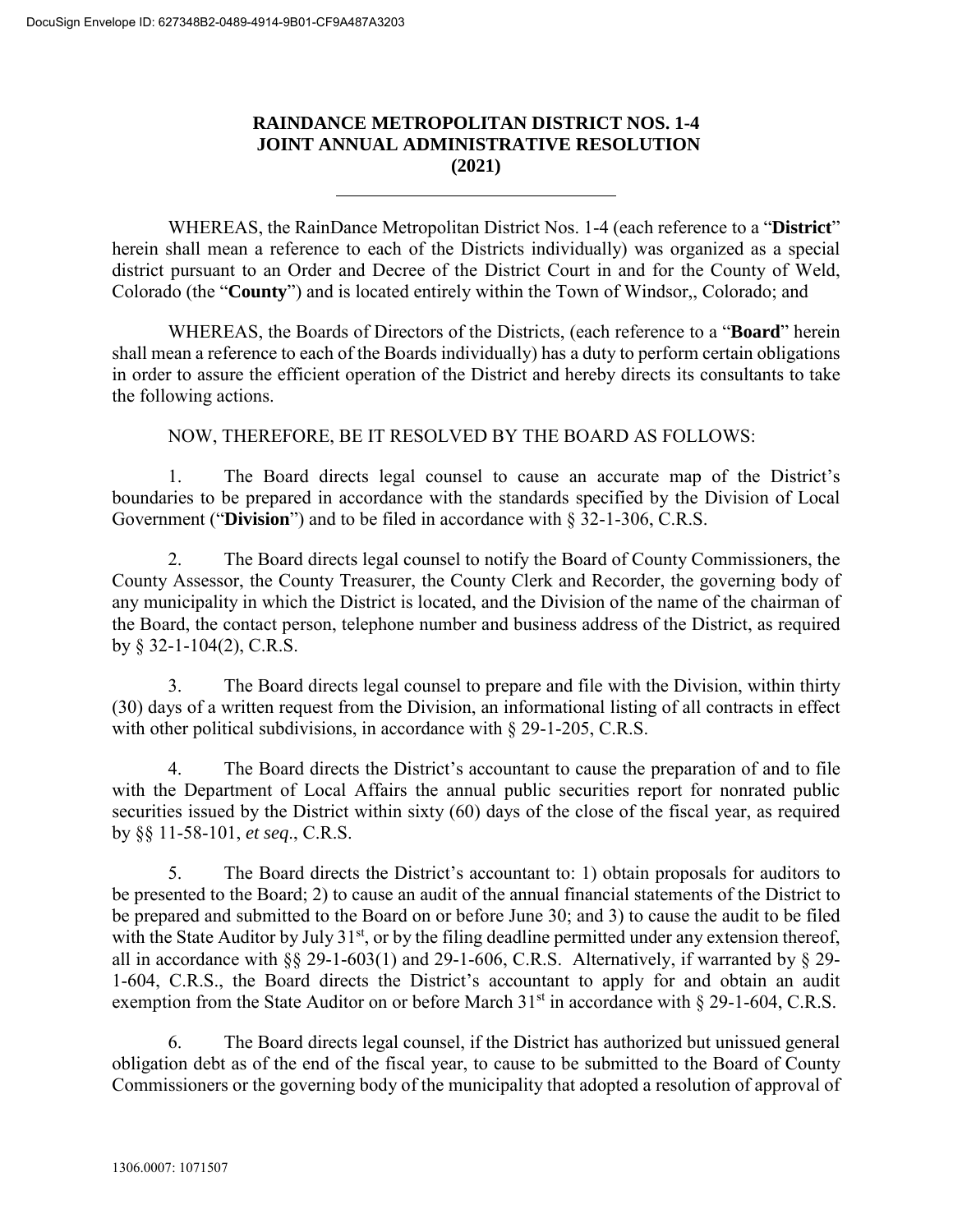the District, the District's audit report or a copy of its application for exemption from audit in accordance with  $\S$  29-1-606(7), C.R.S.

7. The Board directs the District's accountant to submit a proposed budget to the Board by October 15<sup>th</sup>, to prepare the final budget and budget message, including any amendments thereto, if necessary, and directs legal counsel to schedule a public hearing on the proposed budget and/or amendments, and to post or publish notices thereof, and directs legal counsel to prepare all budget resolutions and to file the budget, budget resolution and budget message with the Division on or before January  $30<sup>th</sup>$ , all in accordance with  $\S$ § 29-1-101, *et seq.*, C.R.S.

8. The Board directs the District's accountant to monitor expenditures and contracted expenditures and, if necessary, to notify legal counsel and the Board when expenditures or contracted expenditures are expected to exceed appropriated amounts, and directs legal counsel to prepare all budget amendment resolutions and directs legal counsel to schedule a public hearing on a proposed budget amendment and to post or publish notices thereof and to file the amended budget with the Division on or before the date of making such expenditure or contracting for such expenditure, all in accordance with §§ 29-1-101, *et seq*., C.R.S.

9. The Board directs legal counsel to cause the preparation of the Unclaimed Property Act report and submission of the same to the State Treasurer by November  $1<sup>st</sup>$  if there is property presumed abandoned and subject to custody as unclaimed property, in accordance with § 38-13- 110, C.R.S.

10. The Board directs the District's accountant to prepare the mill levy certification form and directs the District's accountant to file the mill levy certification form with the Board of County Commissioners on or before December  $15<sup>th</sup>$ , in accordance with  $\S$  39-5-128, C.R.S.

11. The Board designates *The Greeley Tribune* as a newspaper of general circulation within the boundaries of the District and directs that all legal notices shall be published in accordance with § 32-1-103(15), C.R.S., in *The Greeley Tribune*, unless otherwise designated by the Board or legal counsel.

12. The Board determines that each director shall not receive compensation for their services as directors subject to the limitations set forth in  $\S$ § 32-1-902(3)(a)(I) & (II), C.R.S.

13. The District hereby acknowledges, in accordance with § 32-1-902, C.R.S., the following officers for the District:

| District No. 1              |                    |
|-----------------------------|--------------------|
| President:                  | Martin Lind        |
| Treasurer/Secretary:        | Justin Donahoo     |
| <b>Assistant Secretary:</b> | <b>Austin Lind</b> |
| <b>Assistant Secretary:</b> | Ryan Scallon       |
| <b>Assistant Secretary:</b> | Ryan Bach          |
| Recording Secretary:        | Legal Counsel      |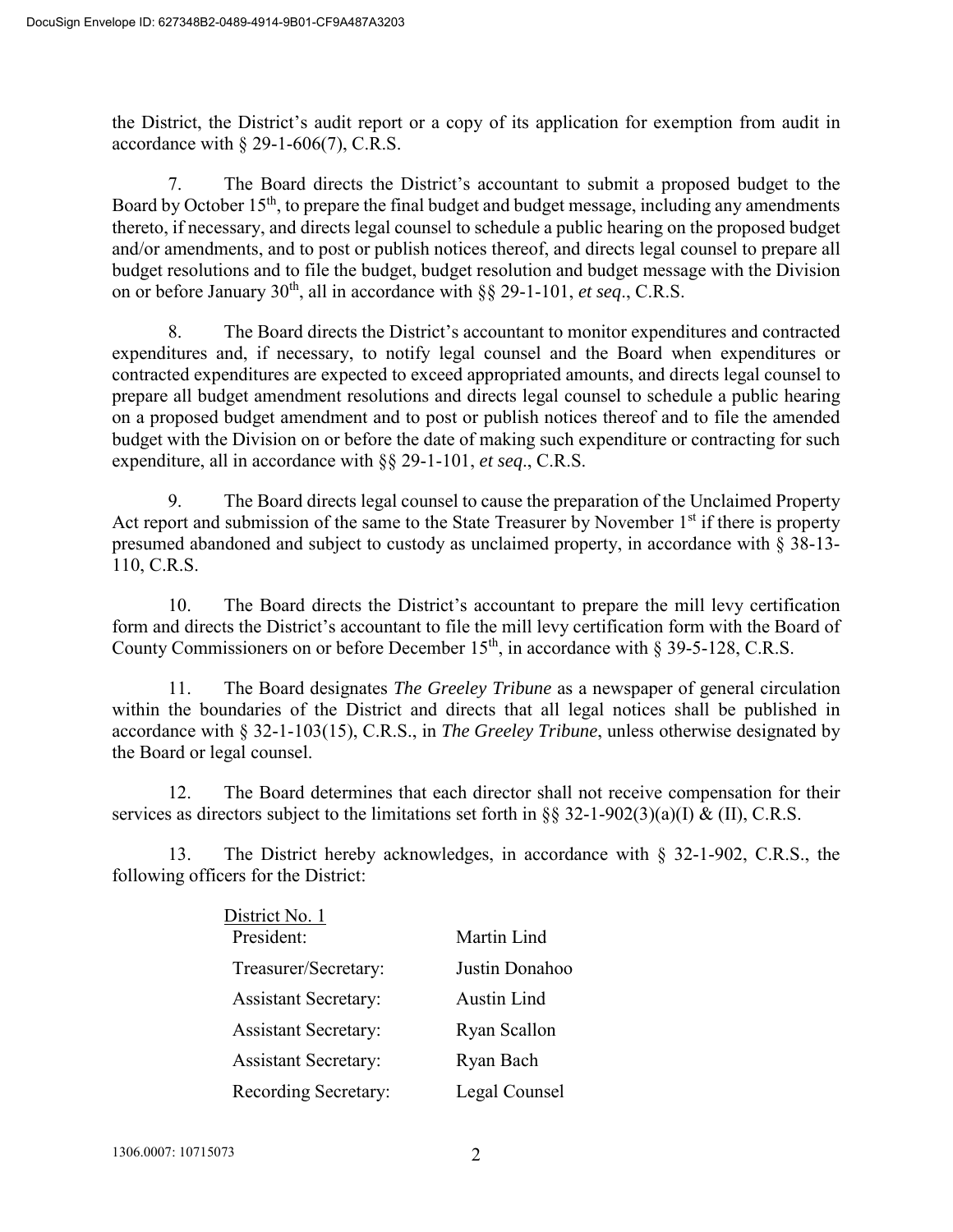| District No. 2               |                    |
|------------------------------|--------------------|
| President:                   | Martin Lind        |
| Treasurer/Secretary:         | Justin Donahoo     |
| <b>Assistant Secretary:</b>  | <b>Austin Lind</b> |
| Recording Secretary:         | Legal Counsel      |
|                              |                    |
| District No. 3               |                    |
| President:                   | Martin Lind        |
| Treasurer/Secretary:         | Justin Donahoo     |
| <b>Assistant Secretary:</b>  | Austin Lind        |
| <b>Assistant Secretary:</b>  | Ryan Scallon       |
| <b>Assistant Secretary:</b>  | Kris Kazian        |
| Recording Secretary:         | Legal Counsel      |
|                              |                    |
| District No. 4<br>President: | Martin Lind        |
| Treasurer/Secretary:         | Justin Donahoo     |
| <b>Assistant Secretary:</b>  | <b>Austin Lind</b> |
| Recording Secretary:         | Legal Counsel      |
|                              |                    |

14. The Board hereby determines that each member of the Board shall, for any potential or actual conflicts of interest, complete conflicts of interest disclosures and directs legal counsel to file the conflicts of interest disclosures with the Board and with the Colorado Secretary of State at least seventy-two (72) hours prior to every regular and special meeting of the Board, in accordance with §§ 32-1-902(3)(b) and 18-8-308, C.R.S. Written disclosures provided by Board members required to be filed with the governing body in accordance with § 18-8-308, C.R.S. shall be deemed filed with the Board when filed with the Secretary of State. Additionally, at the beginning of each year, each Board member shall submit information to legal counsel regarding any actual or potential conflicts of interest and, throughout the year, each Board member shall provide legal counsel with any revisions, additions, corrections or deletions to said conflicts of interest disclosures.

15. The Board confirms its obligations under § 24-10-110(1), C.R.S., with regards to the defense and indemnification of its public employees, which, by definition, includes elected and appointed officers.

16. The Board hereby appoints legal counsel as the official custodian for the maintenance, care and keeping of all public records of the District, in accordance with §§ 24-72- 202, *et seq*., C.R.S. The Board hereby directs its legal counsel, accountant, manager and all other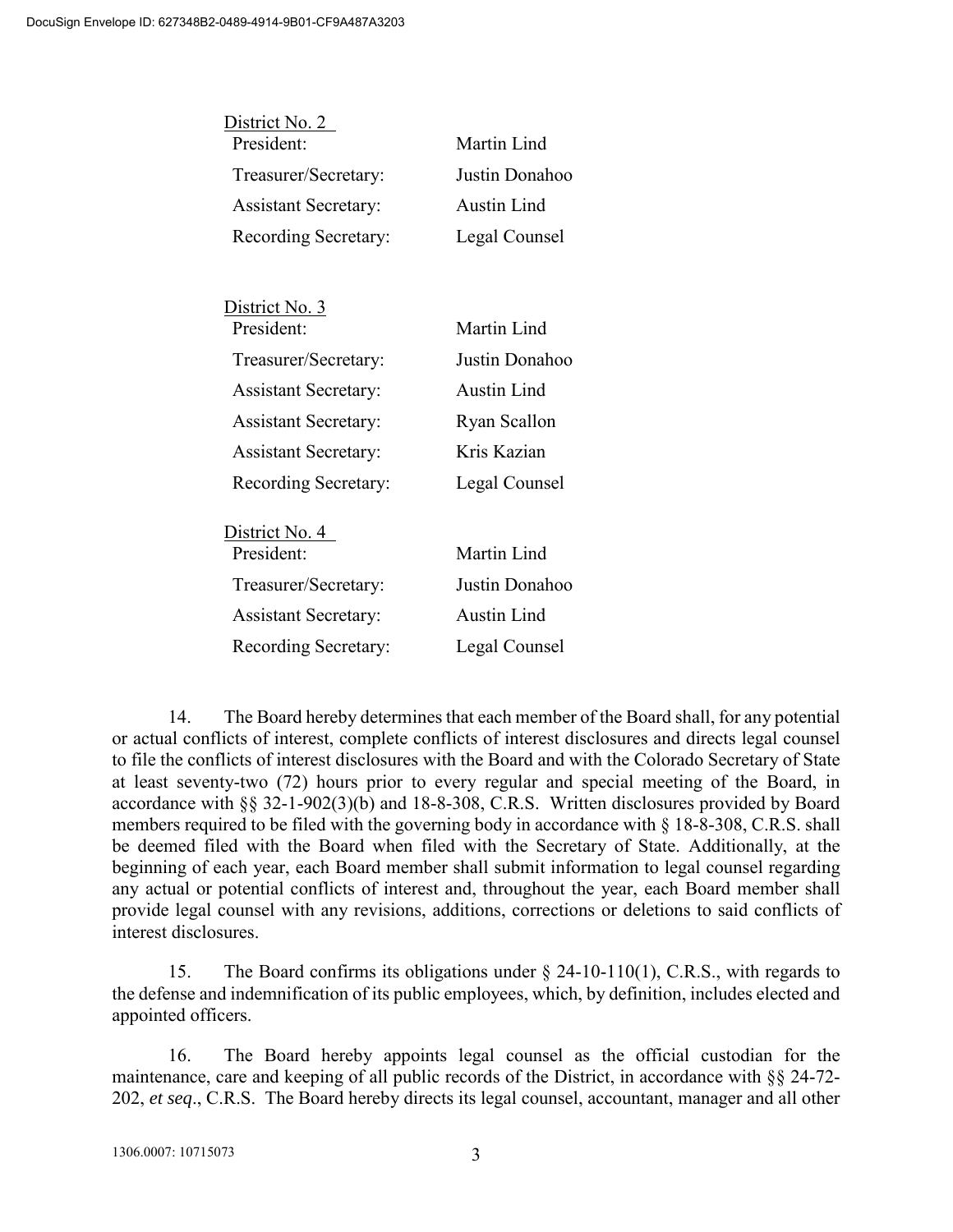consultants to adhere to the Colorado Special District Records Retention Schedule as adopted by the District.

17. Pursuant to § 32-1-903(2) and § 24-6-402(2)(c), C.R.S., the Board hereby designates<https://www.raindancemetrodistrict.org/> as the District's website for the posting of its regular and special meeting notices at least twenty-four (24) hours in advance of the meeting, and hereby directs the District Manager, to the extent feasible, to make the notices accessible at no charge to the public, searchable by the type of meeting, date of meeting, time of meeting, agenda contents, and any other categories deemed appropriate by the Board and the District Manager and to consider linking the notice to any appropriate social media accounts of the District. The Board also hereby designates the following as the location the District will post notices of meetings at least twenty-four (24) hours prior to the meeting in the event of exigent or emergency circumstances which prevent the District from posting notice of the meeting on the District's website. The Board directs the District Manager to provide the website address set forth above to the Department of Local Affairs for inclusion in the inventory maintained pursuant to § 24-32- 116, C.R.S.

District No. 1: The director parcel for the District.

District No. 2: The northeast intersection of C.R. 13 and C.R. 64.

District No. 3 The southwest corner of the District.

District No. 4: The southeast corner of the District.

18. The Board determines to hold regular meetings on the third Thursday of January, April, July, and October, at 10:30 a.m. at 1625 Pelican Lakes Point, Suite 201, Windsor, Colorado. Notice of the time and place for all regular meetings shall be posted in accordance with  $\S$  24-6-402, C.R.S.

19. In the event of an emergency, the Board may conduct a meeting outside of the limitations prescribed in  $\S$  24-6-402(2)(c), C.R.S., provided that any actions taken at such emergency meeting are ratified at the next regular meeting of the Board or at a special meeting conducted after proper notice has been given to the public.

20. For the convenience of the electors of the District, and pursuant to its authority set forth in § 1-13.5-1101, C.R.S., the Board hereby deems that all regular and special elections of the District shall be conducted as independent mail ballot elections in accordance with §§ 1-13.5-1101, *et seq.*, C.R.S., unless otherwise deemed necessary and expressed in a separate election resolution adopted by the Board.

21. Pursuant to the authority set forth in § 1-1-111, C.R.S., the Board hereby appoints Ashley B. Frisbie, of the law firm of WHITE BEAR ANKELE TANAKA & WALDRON, Attorneys at Law, as the Designated Election Official (the "**DEO**") of the District for any elections called by the Board, or called on behalf of the Board by the DEO, and hereby authorizes and directs the DEO to take all actions necessary for the proper conduct of the election, including, if applicable, cancellation of the election in accordance with § 1-13.5-513, C.R.S.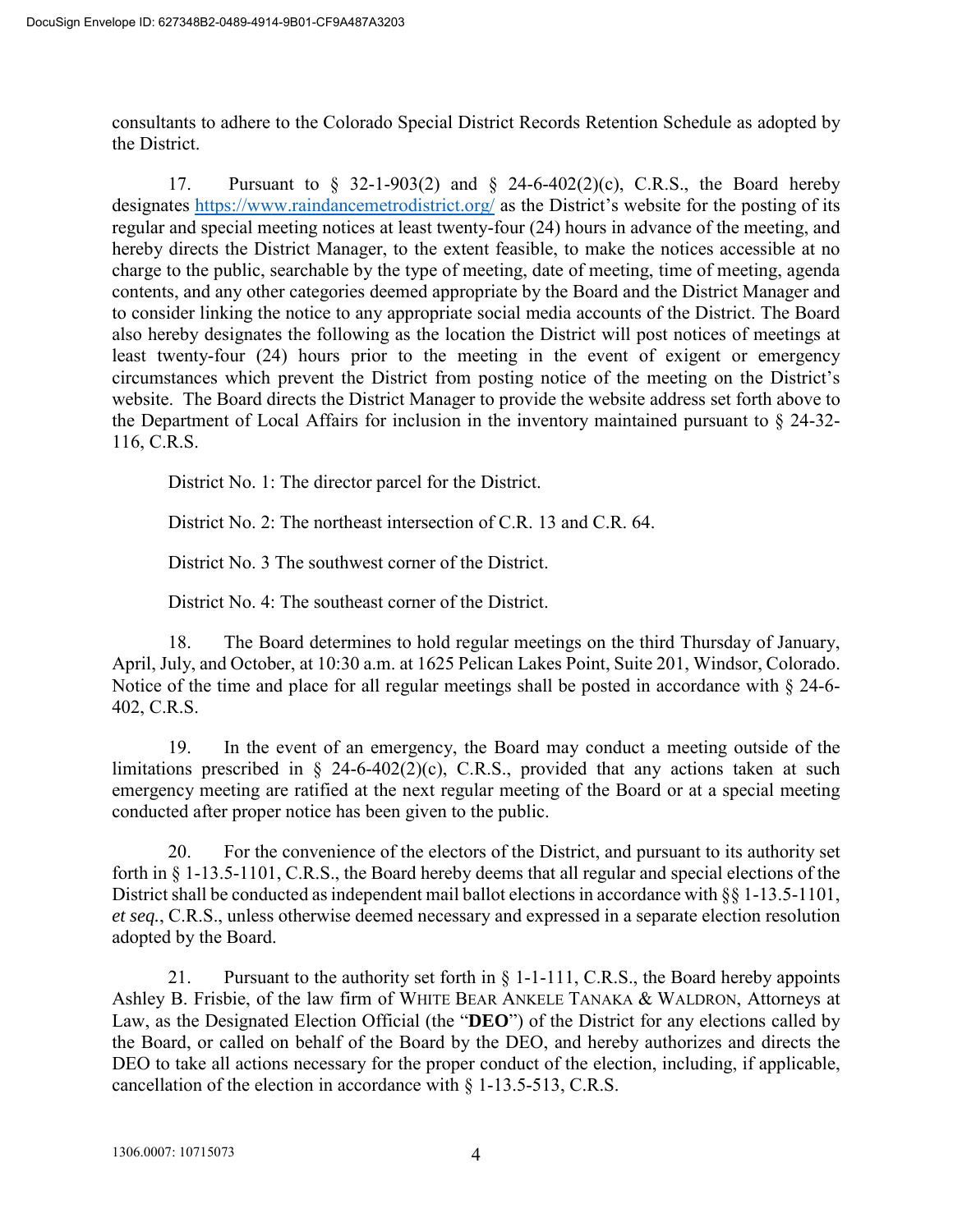22. In accordance with § 1-11-103(3), C.R.S., the Board hereby directs the DEO to certify to the Division the results of any elections held by the District and, pursuant to § 32-1- 1101.5(1), C.R.S., to certify results of any ballot issue election to incur general obligation indebtedness to the Board of County Commissioners or the governing body of the municipality that adopted a resolution of approval of the district and file a copy of such certification with the Division of Securities.

23. The Board directs legal counsel to cause a notice of authorization of or notice to incur general obligation debt to be recorded with the County Clerk and Recorder within thirty (30) days of authorizing or incurring any indebtedness, in accordance with § 32-1-1604, C.R.S.

24. Pursuant to the authority set forth in § 24-12-103, C.R.S., the Board hereby designates, in addition to any officer of the District, George M. Rowley of the law firm of WHITE BEAR ANKELE TANAKA & WALDRON, Attorneys at Law as a person with the power to administer all oaths or affirmations of office and other oaths or affirmations required to be taken by any person upon any lawful occasion.

25. The Board directs legal counsel to cause the preparation of and filing with the Board of County Commissioners or the governing body of the municipality that adopted a resolution of approval of the District, if requested, the application for quinquennial finding of reasonable diligence in accordance with  $\S$ § 32-1-1101.5(1.5) and (2), C.R.S.

26. The Board directs legal counsel to cause the preparation of and the filing with the Board of County Commissioners or the governing body of any municipality in which the District is located, the Division, the State Auditor, the County Clerk and Recorder and any interested parties entitled to notice pursuant to § 32-1-204(1), C.R.S., an annual report, if requested, in accordance with  $\S$  32-1-207(3)(c), C.R.S.

27. The Board directs the District Manager to obtain proposals and/or renewals for insurance, as applicable, to insure the District against all or any part of the District's liability, in accordance with §§ 24-10-115, *et seq*., C.R.S. The Board directs the District's accountant to pay the annual SDA membership dues, agency fees and insurance premiums, as applicable, in a timely manner. The Board appoints legal counsel to designate the proxy for the SDA Annual meeting for voting and quorum purposes.

28. The Board hereby opts to exclude elected or appointed officials as employees within the meaning of  $\S$  8-40-202(1)(a)(I)(A), C.R.S., and hereby directs legal counsel to file a statement with the Division of Workers' Compensation in the Department of Labor and Employment not less than forty-five (45) days before the start of the policy year for which the option is to be exercised, in accordance with  $\S$  8-40-202(1)(a)(I)(B), C.R.S.

29. The Board hereby directs legal counsel to prepare the disclosure notice required by § 32-1-809, C.R.S., and to disseminate the information to the electors of the District accordingly. Further, the Board hereby designates the following website as the District's official website for the purposes thereof: www.sdaco.org.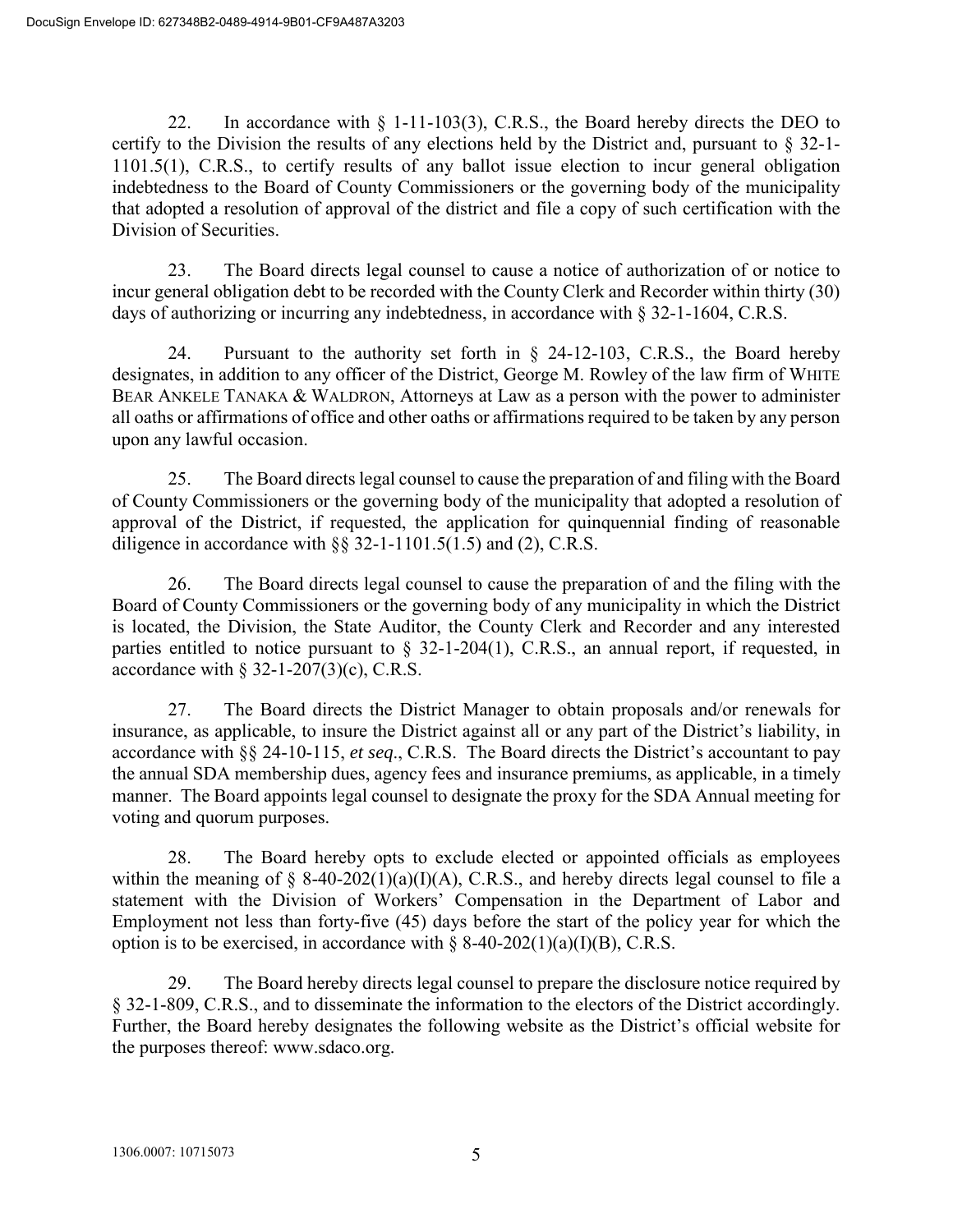30. The Board hereby directs legal counsel to prepare and record with the County Clerk and Recorder updates to the disclosure statement notice and map required by § 32-1-104.8, C.R.S., if additional property is included within the District's boundaries.

31. In accordance with § 38-35-109.5(2), C.R.S, the District hereby designates the President of the Board as the official who shall record any instrument conveying title of real property to the District within 30 days of any such conveyance.

32. The Board directs the District's accountant to prepare and submit the documentation required by any continuing disclosure obligation signed in conjunction with the issuance of debt by the District.

33. The Board directs legal counsel to monitor, and inform the Board of, any legislative changes that may occur throughout the year.

*[Remainder of page intentionally left blank, signature page follows.]*